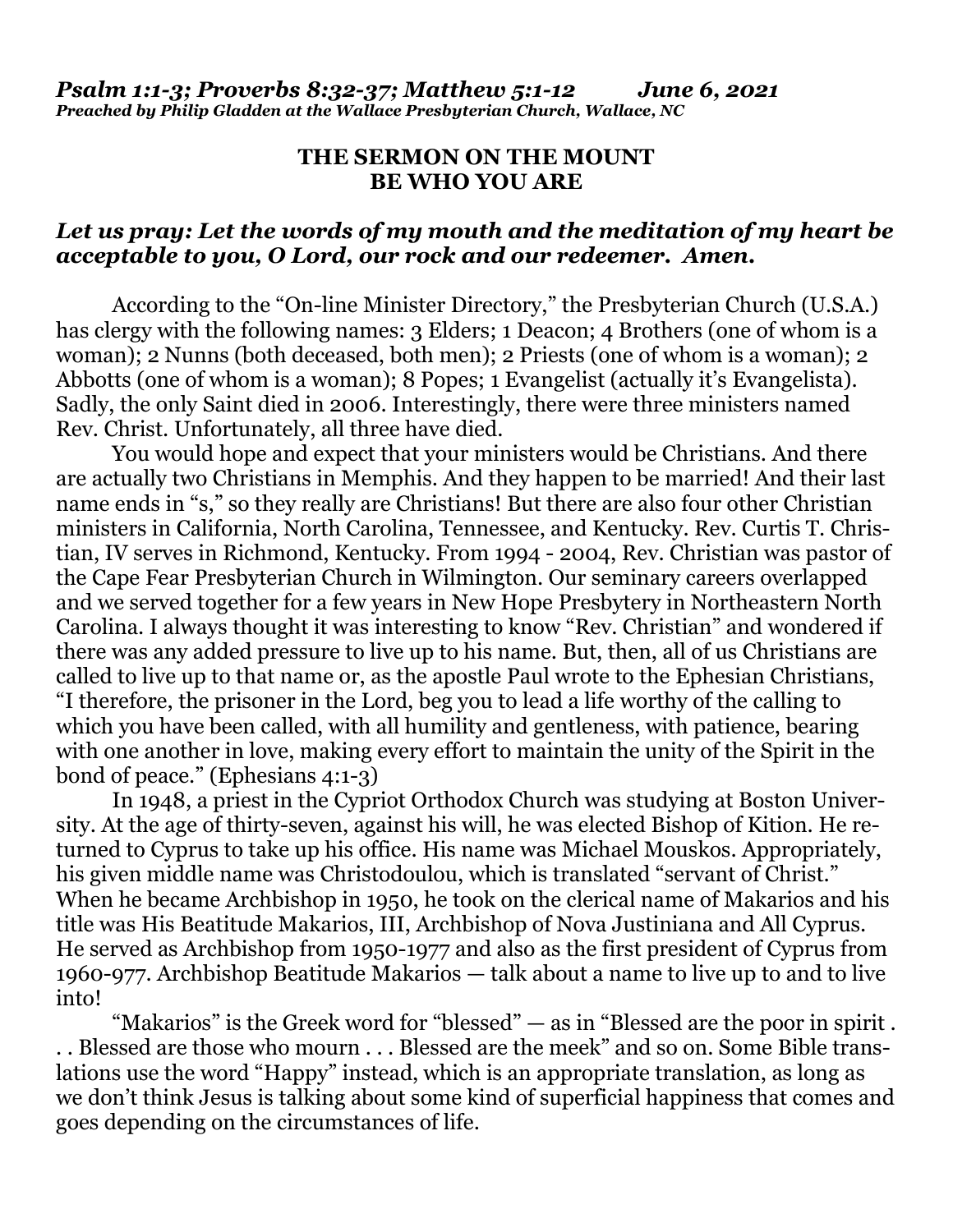I just finished reading the brand-new authorized biography of Eugene Peterson, author of the popular version of the Bible called *The Message*. Here is a brief section about his work on the Beatitudes: "He finished the Beatitudes, and the editor loved what he read. . . There was only one problem. Rather than using *blessed*, Eugene inserted *lucky* — not a bad translation of the Greek word *makarios*, whose meaning carries 'fortunate' as well as 'blessed.' Eugene kept thinking about folks at Christ Our King: 'Pastor Pete [which is what church members called him], I got a clean cancer report, I feel so lucky.' Or the elated dad: 'I got really lucky. I landed the job.' *Lucky* was their word to describe abundant, unearned goodness, grace. So *lucky* it was.

 " 'You can't use *lucky*,' the editor explained. 'There's a whole world of Texans out there who think *lucky* is the code name for Lucifer. And a whole other group who think *lucky* is an evil word denying God's providence. We'd lose a chunk of our audience.' Eugene picked up the phone. 'Rick [who was Peterson's agent, whose last name, providentially, is Christian!], they're taking away my *lucky*. You got to get it back in there.' Ultimately, Eugene surrendered, though he smuggled *lucky* in a few places elsewhere. Eventually he got his way with his volume of poetry based on the Beatitudes: *Holy Luck*."<sup>1</sup>

 Blessed, Happy, Lucky . . . however you read the Beatitudes, they are the beginning of Jesus' Sermon on the Mount in Matthew 5-7, which has been called Jesus' "inaugural address." During the months of June and July, I am going to preach from the Beatitudes. In many a presidential inaugural address, the newly sworn-in president lays out a vision for the nation and may provide some details about how to achieve that vision. Beginning his Sermon on the Mount with the Beatitudes, Jesus tells us who God is and what God is like and calls us to be who we are — "blessed" — as citizens of God's kingdom here on earth. The rest of the Sermon on the Mount provides details about how to live up to, live into, and live out our name "Christian."

 When Jackson came to be in our family in July 1990, my mom sent us a card. On the outside it said, "Congratulations on your new names . . ." When we opened the card, we saw the words "Mom & Dad!" That's who we were. That was the new reality of our lives. And ever since that day in July 1990, we have tried to live up to, live into, and live out our new names.

 The same can be said of our lives as believers. As we heard in last week's sermon, "See what love the Father has given us that we should be called children of God; and that is what we are." (1 John 3:1) Children of God, heirs with Christ, led by the Spirit. We are blessed by God and we bear the name "Christian." In the book of Acts we are told that "it was in Antioch that the disciples were first called 'Christians.'" (Acts 11:26) Some sources say "Christian" was first used in a derogatory way — sort of like, "Who do they think they are? Little Christs?" But the source also points out, "The believers' lifestyle was so clear and unmistakable that this name was assigned to them. Because they put into practice what they had learned from Jesus, they completely achieved the mission that was given to them (and to us): to represent Christ and make Him known."<sup>2</sup>

 That's a good description of the purpose of the Beatitudes and the Sermon on the Mount as a whole. If the Beatitudes describe the Christian lifestyle, and the Christian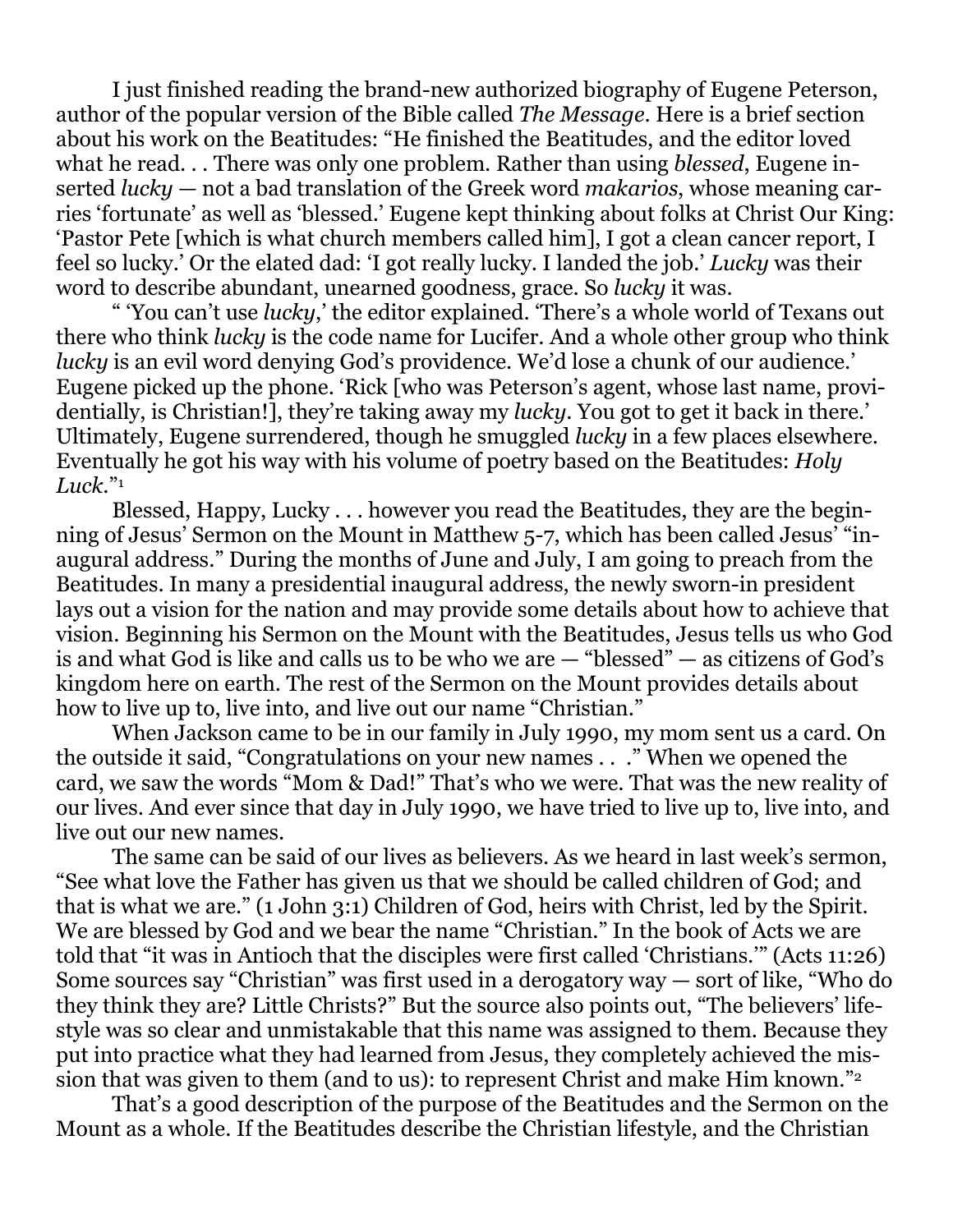lifestyle is meant to represent Christ and make him known, then the blessings of the Beatitudes aren't just for our personal benefit. Ten years ago, the Presbyterian Women study book was called *Confessing the Beatitudes*. In one of the planning resources, Beth Herrinton-Hodge wrote, "The Beatitudes . . . are words of promise, words of hope, words of transformation for those who follow Christ. Jesus pronounces a blessing upon the disciples — the followers of Jesus, the church. The Beatitudes are given as a result of God's divine act of sending Jesus and initiating the coming of the kingdom of God. . . As one blessed by God, my call and my response are to cling to and bear witness to the will of God for the world . . . God calls us to show the world something different from the chaos and brokenness that surround us. In so doing, there is movement toward the kingdom of God being known on earth . . . The Beatitudes declare the truths of God's blessing. The blessed are moved to act in the world, living and modeling the transforming will of God."3 Another writer says the same thing, "The Beatitudes are not just blessings but a call to action. The Beatitudes are a call to action for the sake of creating the world God imagines . . . The Beatitudes are a call to action to point out just who Jesus really is. . .The Jesus who reminds you, at the most inconvenient times and places, what the Kingdom of Heaven is all about."<sup>4</sup>

 The other candidate for today's sermon title was "The Be-Attitudes" — as in "Be who you are as children of God, heirs with Christ, led by the Spirit." There are other beatitudes sprinkled throughout the New Testaments. As I read a few of them, listen to how the beatitude/blessing is linked to our identity and our lifestyle as disciples of Jesus Christ.

Jesus said, "Blessed is anyone who takes no offense at me." (Matthew 11:6)

 Elizabeth's blessing on her cousin Mary, "Blessed is she who believed that there would be a fulfillment of what was spoken to her by the Lord." (Luke 1:45)

 Jesus' response to a woman in the crowd who shouted "Blessed is the womb that bore you and the breasts that nursed you!" Jesus said, "Blessed rather are those who hear the word of God and obey it!" (Luke 11:27-28)

 After Jesus had washed his disciples' feet and given them an example of loving service: "If you know these things, you are blessed if you do them." (John 13:17)

 Paul quoting Psalm 32 in his letter to the Romans: "Blessed are those whose iniquities are forgiven, and whose sins are covered; blessed is the one against whom the Lord will not reckon sin." (Romans 4:7-8)

 And from the letter of James, which is all about showing your faith through your actions: "But those who look into the perfect law, being not hearers who forget but doers who act  $-$  they will be blessed in their doing." (James 1:25)

 As we hear Jesus' Sermon on the Mount during June and July, remember how the Beatitudes cast the vision of what God's kingdom is like — even here and now and who we are called to be as people who bear the name "Christian." And, when you think you don't measure up and the Beatitudes can't possibly describe you, remember this beatitude from the most unlikely source, Groucho Marx, who said, "Blessed are the cracked, for they shall let in the light." Which actually is a great teaser for next Sunday's sermon about Jesus saying, "You are the light of the world. . . let your light shine before